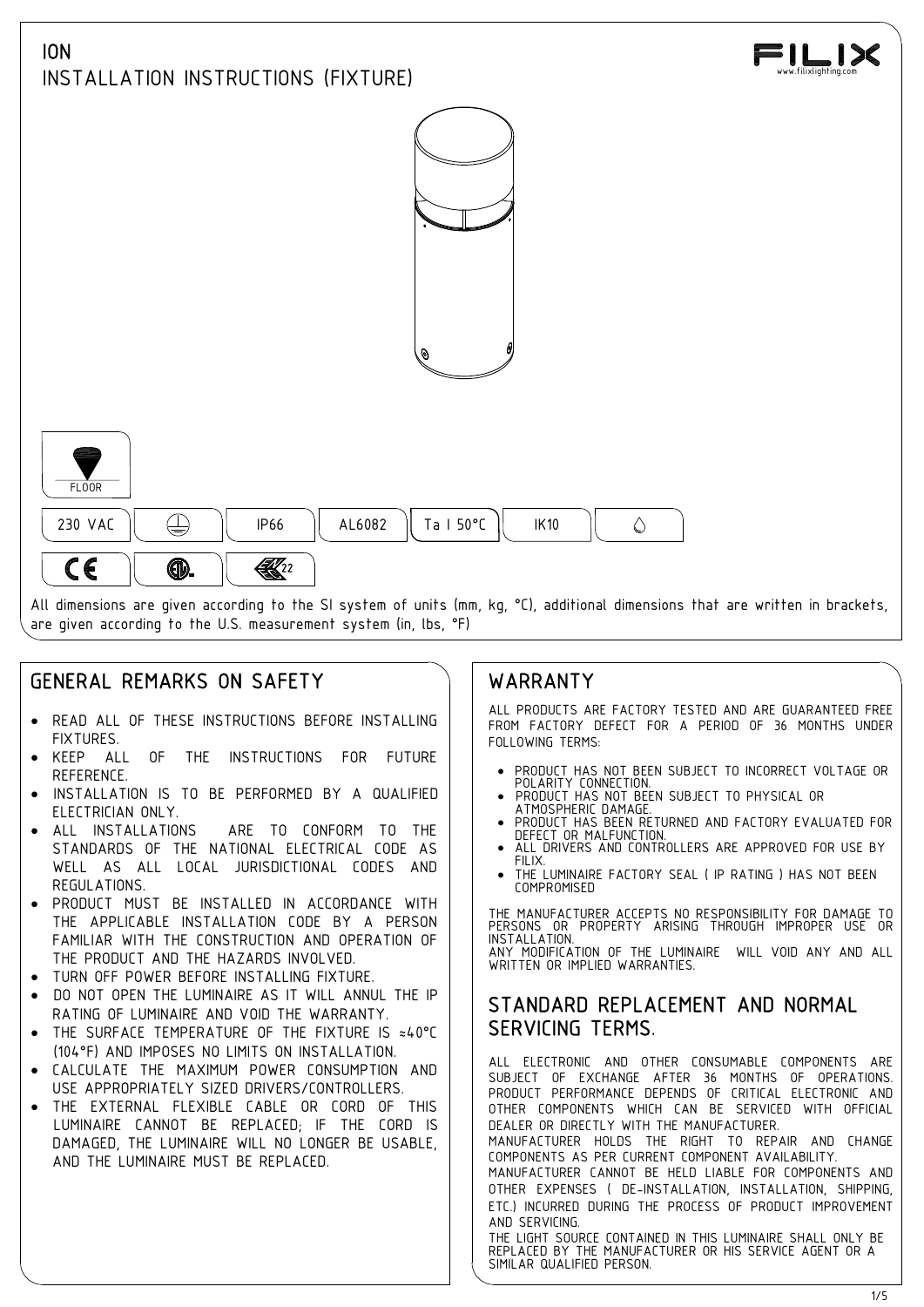### **WIRING**



FIXTURE VOLTAGE:

OPTION WITH SINGLE LED COLOR





FIXTURE VOLTAGE: 230 (V) AC



#### NOTE:

WHERE LUMINAIRE IS DELIVERED WITH CONNECTING LEADS AND WITHOUT A MEANS OF CONNECTION TO THE POWER SUPPLY TERMINAL BLOCKS MAY BE USED (TERMINAL BLOCKS NOT SUPPLIED BY MANUFACTURER). TERMINAL BLOCKS SHALL BE IN THE SAME IP RATING AS THE LUMINAIRE ITSELF, WITH RATED VOLTAGE OF MIN. 400 V AND RATED CONNECTION CAPACITY OF 10A. CONNECTION WIRE ENDS COMING FROM POWER SUPPLY TO BE PREPARED AS TERMINAL BLOCK MANUFACTURER RECOMMENDS. TERMINAL BLOCK SHOULD BE PLACED IN A LOCATION WHERE IT DOESN'T NOT AFFECT THE LUMINAIRE OPERATION.

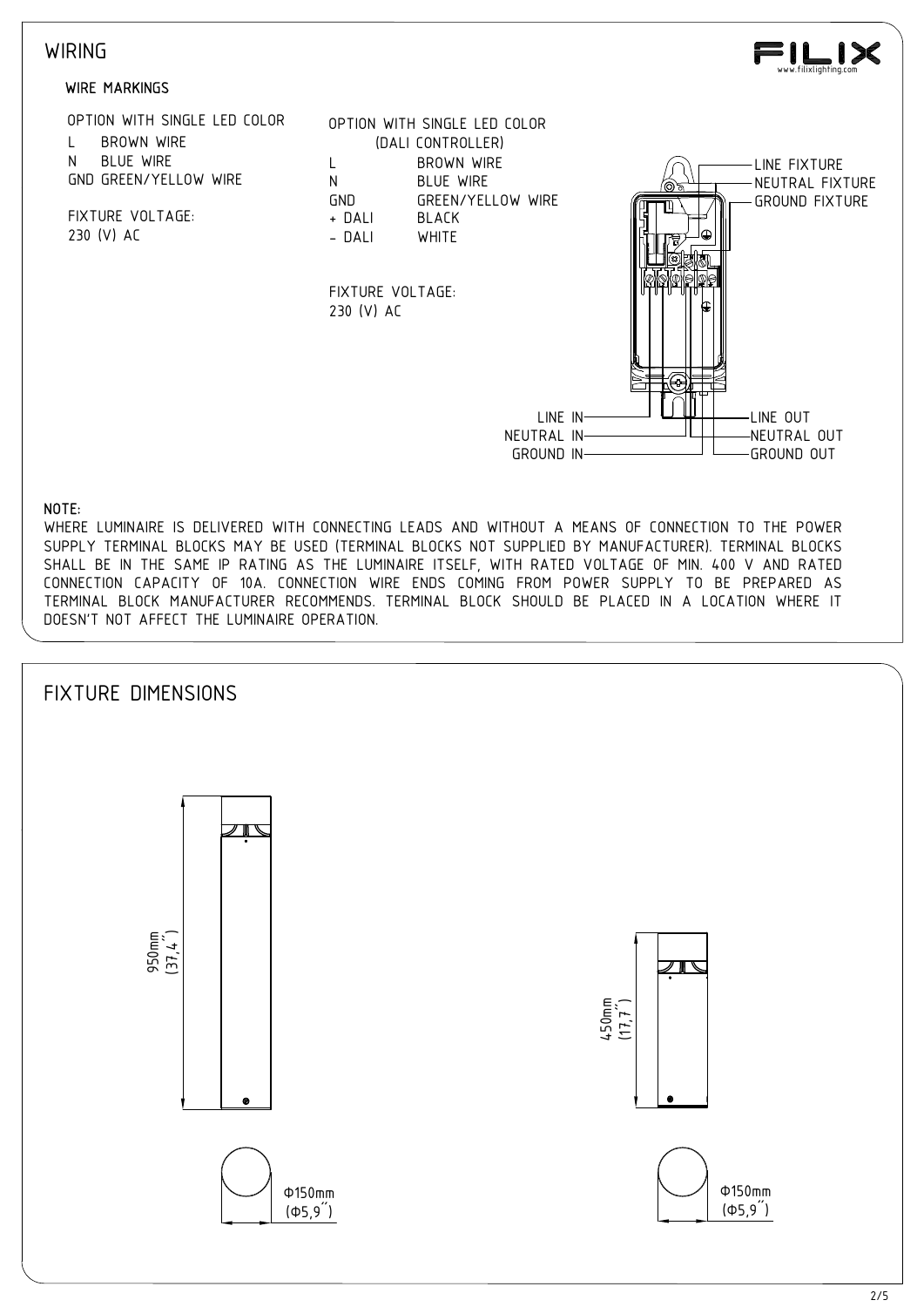### INSTALLATION GUIDE

- www.filixlighting.com
- DETAIL BELLOW.



OF THE ANCHORING PLATE. FASTEN THE NUTS ONCE AGAIN TO FIX THE BOLLARD BASE.



DESIGNATED SLOTS AS SHOWN IN DETAIL (CONNECTION SHALL BE DONE BY QUALIFIED ELECTRICIAN)<br>FOR DALI OPTION PREPARE FEED CABLE AND CONNECT FEED CABLE TO FIXTURE DALI CABLE

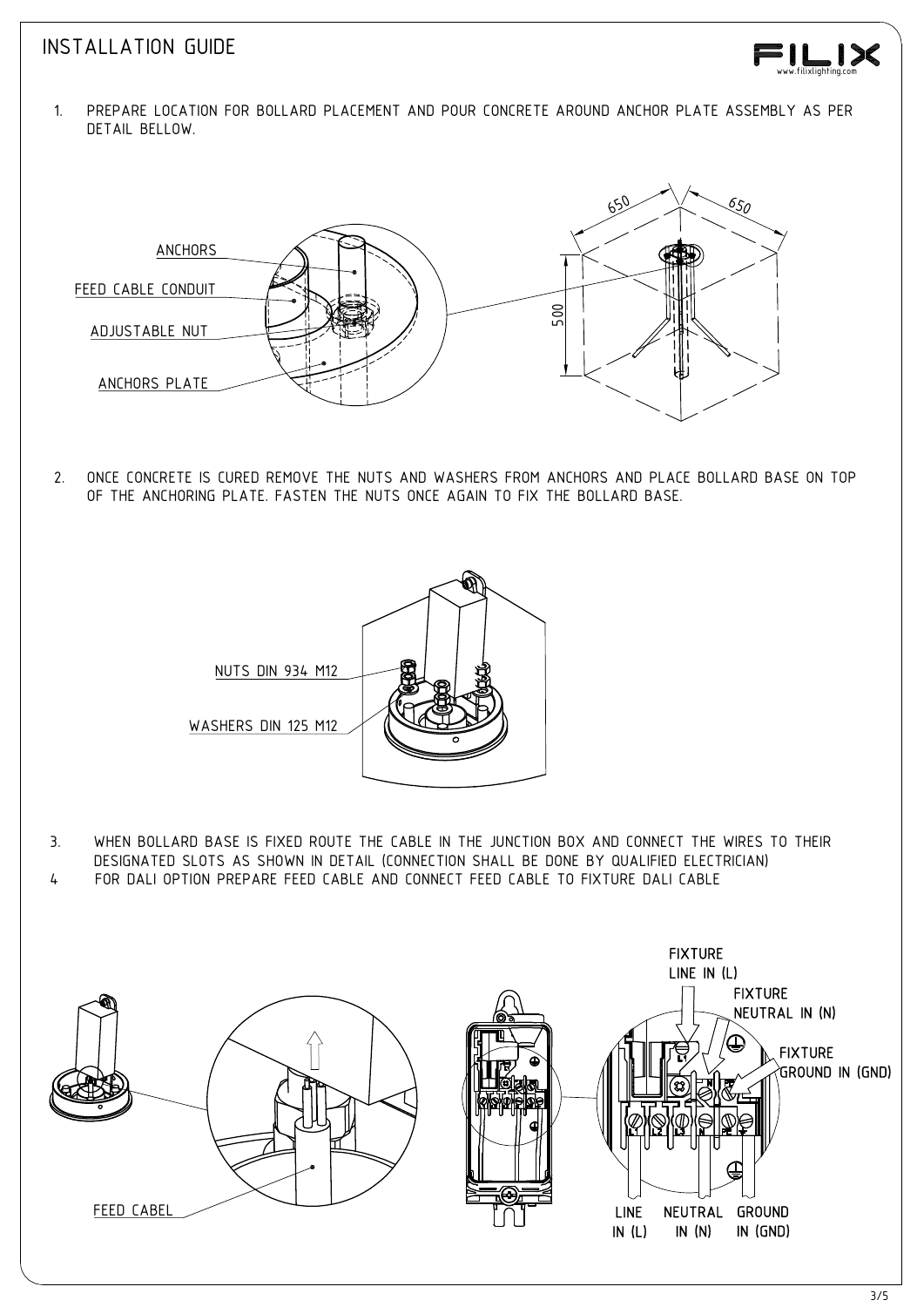## INSTALLATION GUIDE



- 5. MOUNT THE BOLLARD BODY ON TOP OF THE BOLLARD BASE AND FASTEN IT USING THREE MACHINE SCREWS M8x16 ISO 14581 (SCREWS SUPPLIED BY MANUFACTURER)
- 6. DISASSEMBLE THE BOLLARD HEAD BY REMOVING THREE MACHINE SCREWS M4x8 DIN 913 FROM THE SIDES (SCREWS SUPPLIED BY MANUFACTURER)





- 
- THE THREE SCREWS (PREVIOUSLY REMOVED) TO FIX HEAD



3XM4 DIN 913